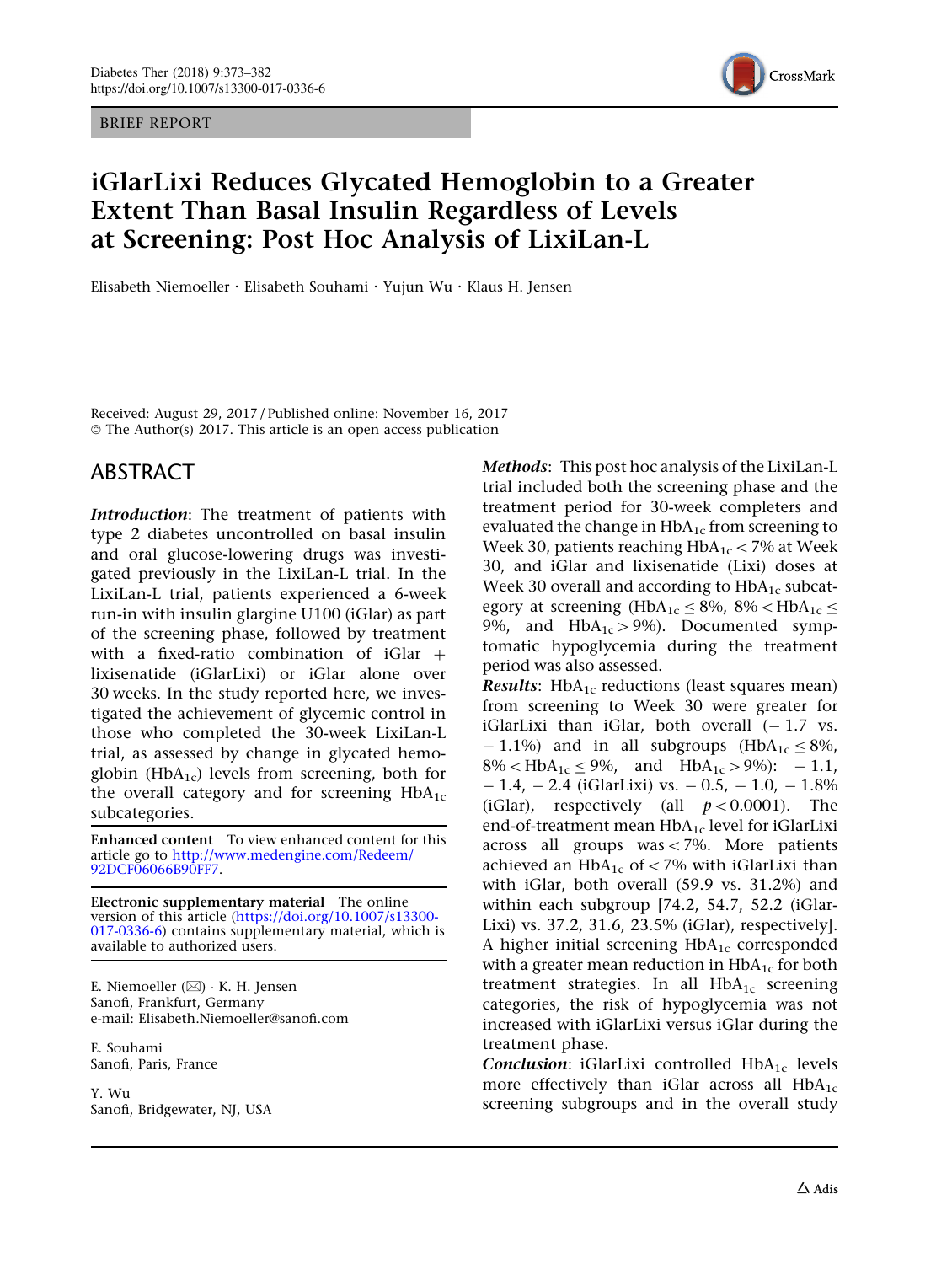374 Diabetes Ther (2018) 9:373–382

population without increasing the risk of hypoglycemia.

Trial Registration: Clinicaltrials.gov Identifier: NCT02058160.

Funding: Sanofi.

Keywords: Glycated hemoglobin; iGlarLixi; Insulin glargine U100; Lixisenatide; Type 2 diabetes

# INTRODUCTION

Achieving glycemic control is the main objective in the treatment of patients with type 2 diabetes (T2D), with a glycated hemoglobin (HbA<sub>1c</sub>) target of  $\lt$  7% recommended for most adults  $[1, 2]$  $[1, 2]$  $[1, 2]$  $[1, 2]$ . If  $HbA_{1c}$  targets are not reached after initiating basal insulin therapy in patients with T2D, the American Diabetes Association (ADA) guidelines suggest considering a combination injectable therapy, such as rapid-acting insulin prior to the largest meal, glucagon-like peptide-1 receptor agonists (GLP-1 RAs), or a switch to premixed insulin twice daily [\[2](#page-9-0)].

iGlarLixi is a once-daily, titratable, fixed-ratio combination of insulin glargine U100 (iGlar) and the GLP-1 RA lixisenatide (Lixi). The complementary actions of iGlar, which predominantly targets fasting plasma glucose (FPG), and Lixi, which predominantly targets postprandial plasma glucose levels, may benefit patients with T2D who are unable to achieve their glycemic targets [[3–5\]](#page-9-0). iGlarLixi was approved in the USA in 2016 for the treatment of adults with T2D inadequately controlled on basal insulin  $(< 60$ U/day) or Lixi, and in Europe in 2017, in combination with metformin, for adults with T2D inadequately controlled with metformin alone or metformin combined with another oral anti-diabetes drug (OAD) or with basal insulin [\[6,](#page-9-0) [7\]](#page-9-0). iGlarLixi has demonstrated superior reduction in  $HbA_{1c}$  compared with its individual components of iGlar and Lixi, in the LixiLan-O, LixiLan-L, and LixiLan Proof-of-Concept randomized controlled trials [\[3–5](#page-9-0)].

LixiLan-L was a Phase III clinical trial that comprised a 6-week run-in with iGlar and a 30-week randomized treatment period comparing treatment with iGlarLixi  $(N = 366)$  versus iGlar  $(N = 365)$  in patients with T2D previously not sufficiently controlled on basal insulin with or without OADs. The primary analysis showed superior glycemic control as assessed by the change in  $HbA_{1c}$  from baseline to Week 30. Furthermore, at Week 30, 54.9%  $(n = 201)$  of patients treated with iGlarLixi achieved the HbA<sub>1c</sub> target of < 7.0% compared with 29.6%  $(n = 108)$  of patients with iGlar alone  $(p<0.0001)$  [\[3](#page-9-0)]. This post hoc analysis was designed to evaluate the impact of  $HbA_{1c}$ levels measured at screening on glycemic control in 30-week completers of the LixiLan-L trial. The inclusion of the screening phase allowed the 6-week run-in with iGlar to be evaluated in conjunction with the 30-week treatment period, providing a more complete investigation of treatment during the LixiLan-L trial.

# METHODS

The present study is a post hoc analysis of the LixiLan-L trial (NCT02058160), the methods of which are described briefly below; the complete methodology has been described previously [[3](#page-9-0)].

#### Trial Design

The LixiLan-L trial was a randomized, open-label, parallel-group, multinational, multicenter Phase III clinical trial for patients previously uncontrolled on basal insulin with or without OADs. The trial was initiated on January 27, 2014 and ended on July 9, 2015 and comprised an 8-week screening phase, which included up to 2 weeks of screening and a 6-week run-in, followed by a 30-week treatment period. The primary efficacy endpoint of the LixiLan-L trial was change in  $HbA_{1c}$  from baseline to Week 30.

All procedures followed were in accordance with the ethical standards of the responsible committee on human experimentation (institutional and national) and with the Helsinki Declaration of 1964, as revised in 2013. Informed consent was obtained from all patients for being included in the study, and the publisher's policy concerning informed consent was followed. The protocol also complied with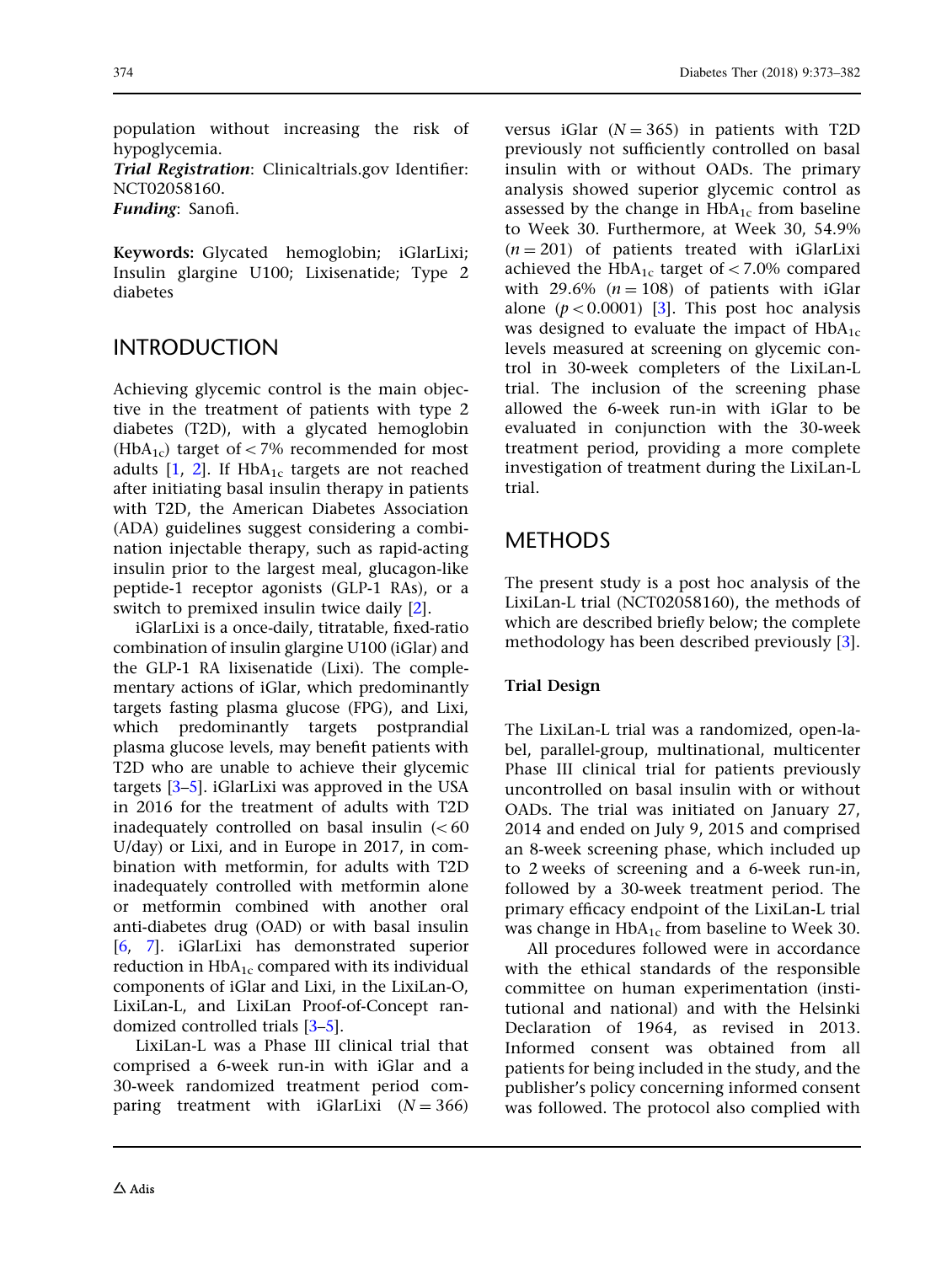the laws, regulations, and any applicable guidelines of the countries in which the study was conducted. Institutional review boards or independent ethics committees at each study site approved the LixiLan-L study protocol.

Data that could identify treatment were masked prior to data review and event adjudication during the LixiLan-L trial. A data monitoring committee reviewed and analyzed the safety data provided by an independent statistical group throughout the LixiLan-L trial.

#### Study Population

The LixiLan-L trial recruited outpatients with T2D. Eligibility requirements to participate included a diagnosis of T2D for at least 1 year, treatment with a stable basal insulin dose (15–40 U/day) and a FPG level of  $\lt$  180 mg/dL (10.0 mmol/L) at screening for patients on basal insulin and two OADs, or one OAD other than metformin, or an FPG of  $\leq 200$  mg/dL (11.1 mmol/L) for patients on basal insulin with or without metformin. The  $HbA_{1c}$  level was required to be between 7.5 and 10%, inclusive.

#### Interventions

At run-in, all patients were on iGlar (100 U/mL), administered once daily; patients previously on other basal insulins were switched to iGlar at the beginning of the run-in. Treatment with OADs other than metformin was stopped. During the run-in, iGlar doses were adjusted according to investigator discretion to achieve a daily fasting self-monitored plasma glucose (SMPG) level of  $\leq 140$  mg/dL (7.8 mmol/L) while avoiding hypoglycemia.

At the end of the run-in, patients who had an HbA<sub>1c</sub> of  $\geq$  7% and  $\leq$  10%, a mean fasting SMPG of  $\leq 140$  mg/dL (7.8 mmol/L), and an iGlar dose of  $\geq 20$  and  $\leq 50$  U/day were randomized (1:1) to receive iGlarLixi or iGlar, stratified by HbA<sub>1c</sub> at Week  $-1$  ( $\lt 8\%$ ,  $\ge 8\%$ ) and metformin use at screening (Yes, No). Randomization was performed by an interactive voice response system/interactive web response system according to the randomization scheme provided by the study statistician.

iGlarLixi was provided in two prefilled SoloSTAR® pens (Sanofi, Paris, France). Pen A [2] U iGlar  $(100 \text{ U/mL})/1 \mu g$  Lixi ratio] was used to deliver iGlarLixi doses between  $10 U (10 U/5 \mu g)$ and 40 U (40 U/20  $\mu$ g); Pen B (3:1 ratio of iGlar:Lixi) was used to deliver iGlarLixi doses between 30 U (30 U/10  $\mu$ g) and 60 U (60 U/20  $\mu$ g). iGlar was provided in a prefilled Lantus<sup>®</sup> SoloSTAR<sup>®</sup> pen (100 U/mL; Sanofi, Bridgewater, NJ).

In order not to exceed the recommended Lixi starting dose of  $10 \mu g/day$ , patients randomized to iGlarLixi started on Pen A at a dose of 20 U/day (20 U iGlar/10  $\mu$ g Lixi) if previously on an iGlar dose of  $<$  30 U/day or on Pen B at a dose of 30 U/day (30 U iGlar/10  $\mu$ g Lixi) if previously on an iGlar dose of  $> 30$  U/day. iGlarLixi was self-administered prior to breakfast (within 60 min). The iGlarLixi dose was kept stable for 2 weeks. Patients receiving iGlar were started on the same daily dose of iGlar received the day before randomization. iGlar administration time was determined at the beginning of the run-in according to the patient's and/or investigators' preference and was at approximately the same time each day. During treatment, iGlarLixi and iGlar were titrated based on iGlar dose to a fasting SMPG of 80–100 mg/dL (4.4–5.6 mmol/L) while avoiding hypoglycemia.

Lifestyle and diet counseling was provided at the start of the run-in phase and at randomization and was to be continued during the study. Compliance with the diet and lifestyle counseling was to be assessed if sufficient glucose control was not achieved.

The need for rescue therapy was determined according to central laboratory-measured FPG and  $HbA_{1c}$  (after Week 12) levels, which were measured if the patient's recorded fasting SMPG values on three consecutive days exceeded the threshold limit for the corresponding period of the study (Electronic Supplementary Table S1).

#### Post Hoc Analysis

This post hoc analysis of the LixiLan-L trial assessed the efficacy of iGlarLixi compared with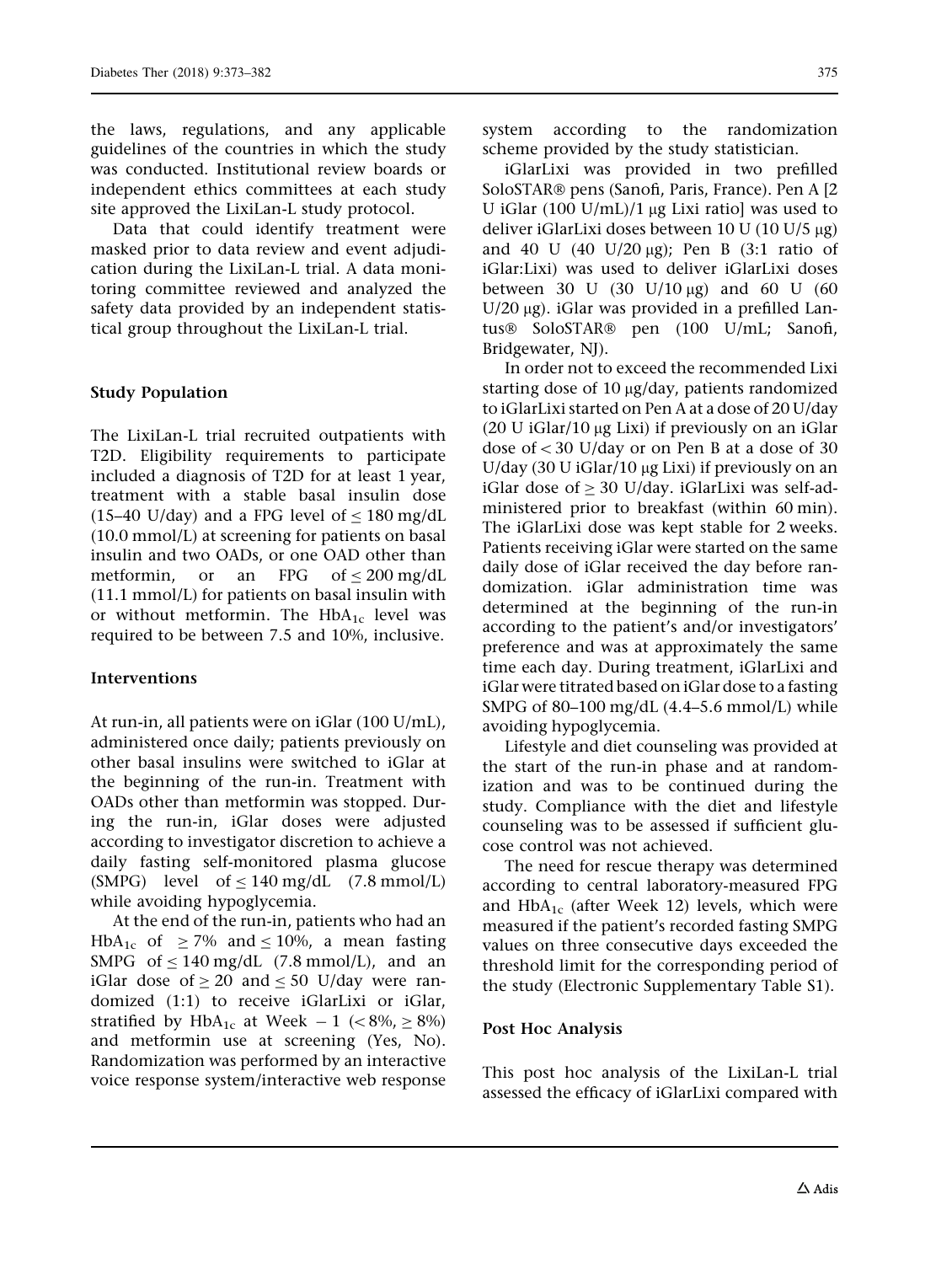iGlar alone in 30-week completers from the modified intent-to-treat population according to  $HbA_{1c}$  level at screening, including both the screening/run-in phase and the 30-week treatment period. Thirty-week completers were defined as patients who completed the 30-week treatment period without rescue therapy. Patients were split into three subcategories according to HbA<sub>1c</sub> level at screening: HbA<sub>1c</sub>  $\leq$ 8%, 8% <  $HbA_{1c} \le 9$ %, and  $HbA_{1c} > 9$ %. The clinical endpoints measuring glycemic control included change in  $HbA_{1c}$  from screening to Week 30 and the proportion of patients achieving an HbA<sub>1c</sub> target of  $<$  7% at Week 30. The dose of iGlar and Lixi at Week 30 and documented symptomatic hypoglycemia during the treatment period, defined as an event with typical symptoms of hypoglycemia that were accompanied by a measured plasma glucose concentration of  $\leq 70$  mg/  $dL$  ( $\leq$  3.9 mmol/L), were also evaluated.

#### Statistical Analyses

For the overall category, the least squares (LS) mean was estimated from an analysis of covariance (ANCOVA) model with treatment groups, randomization strata of  $HbA_{1c}$  (<8,  $\geq$  8%) at Week - 1, randomization strata of metformin use at screening (Yes, No), and country as fixed effects, and screening  $HbA_{1c}$  value as a covariate. For the screening  $HbA_{1c}$  subcategories, the LS mean was estimated from an analysis of variance (ANOVA) model with treatment groups, randomization strata of metformin use at screening (Yes, No), subgroup factor, treatment by subgroup factor, and country as fixed effects. The number (%) of patients with any documented symptomatic hypoglycemia during the 30-week treatment period, as well as the number of events per patient-year, were summarized by treatment and screening  $HbA_{1c}$ subcategories.

### RESULTS

#### Patient Characteristics and Demographics

The overall group of 30-week completers comprised 660 patients who completed treatment with iGlarLixi  $(n = 327)$  or iGlar  $(n = 333)$ without rescue therapy (Table [1](#page-4-0)). Patient demographics and characteristics at screening and baseline for the 30-week completers were similar between treatment groups overall and within each  $HbA_{1c}$  screening subcategory (Table [1\)](#page-4-0).

### $HbA_{1c}$  Reduction

For the 30-week completers of the study, greater reductions in  $HbA_{1c}$  from screening to study end was achieved with iGlarLixi than with iGlar  $(p<0.0001)$  $(p<0.0001)$  (Table [2;](#page-5-0) Fig. 1). The LS mean HbA<sub>1c</sub> change  $[\pm$  standard error (SE)] was  $-1.7\% \pm 0.1$  for iGlarLixi and  $-1.1\% \pm 0.1$  for iGlar, with an LS mean difference of  $-0.5\% \pm 0.1$  ( $p < 0.0001$ ) for iGlarLixi versus iGlar. Only iGlarLixi-treated patients achieved a mean  $HbA_{1c}$  of < 7% at Week 30.

Regardless of the  $HbA_{1c}$  screening subcategory, reductions in  $HbA_{1c}$  from screening to Week 30 were greater in patients receiving iGlarLixi than in those receiving iGlar  $(p<0.0001$  $(p<0.0001$  for all) (Table [2](#page-5-0); Fig. 1) and allowed a higher proportion of patients (52.2–74.2 vs. 23.5–37.2%, respectively; Fig. [2](#page-6-0)) to reach the target HbA<sub>1c</sub> of  $\langle 7\%$  at Week 30. The numerically largest change in  $HbA_{1c}$  was observed with iGlarLixi in the  $HbA_{1c} > 9%$  screening subcategory (LS mean change  $-2.4\%$ ). In all HbA<sub>1c</sub> screening categories, a mean  $HbA_{1c}$  of  $\lt$  7% was only achieved with iGlarLixi.

#### Treatment Dose

The final insulin dose at Week 30 was generally comparable between treatments, overall and for each  $HbA_{1c}$  screening subcategory (Table [2](#page-5-0)). In the iGlarLixi treatment group, the corresponding final Lixi dose was approximately  $17 \mu g$ , irrespective of  $HbA_{1c}$  level at screening.

#### Hypoglycemia

In all 30-week completers, the incidence of documented symptomatic hypoglycemia was similar between those receiving iGlarLixi and those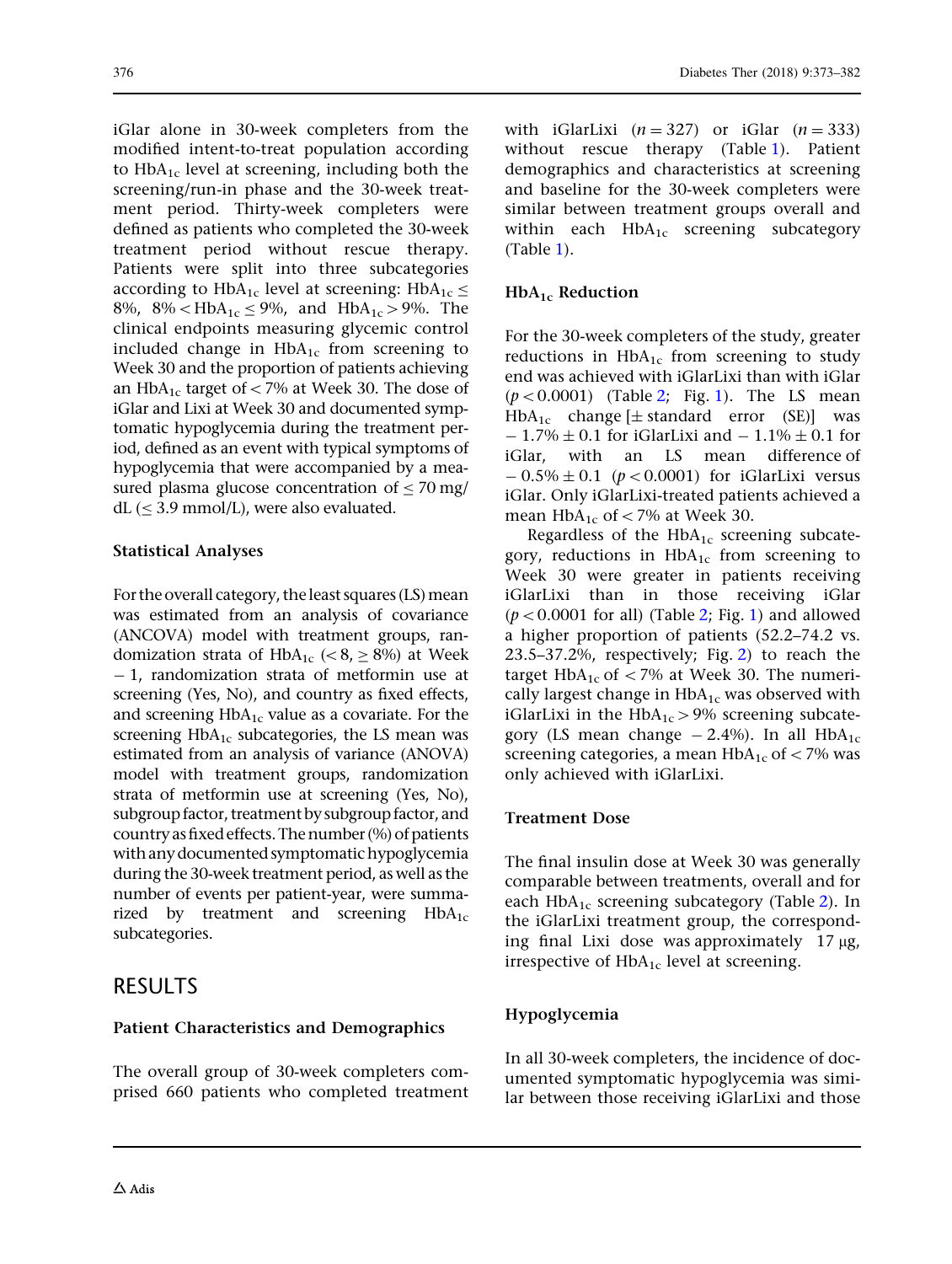<span id="page-4-0"></span>

| Table 1 Demographics and characteristics at<br>intent-to-treat population)                                                                                                                                                                                                                                                                                                                                                                                                                                                                                                                                                                                                                                                                  |                           |                     |                                        |                 |                         |                        | screening or baseline of the 30-week completers of the LixiLan-L trial (30-week completers from the modified |                              |
|---------------------------------------------------------------------------------------------------------------------------------------------------------------------------------------------------------------------------------------------------------------------------------------------------------------------------------------------------------------------------------------------------------------------------------------------------------------------------------------------------------------------------------------------------------------------------------------------------------------------------------------------------------------------------------------------------------------------------------------------|---------------------------|---------------------|----------------------------------------|-----------------|-------------------------|------------------------|--------------------------------------------------------------------------------------------------------------|------------------------------|
| Demographics and clinical                                                                                                                                                                                                                                                                                                                                                                                                                                                                                                                                                                                                                                                                                                                   | iGlarLixi                 |                     |                                        |                 | iGlar                   |                        |                                                                                                              |                              |
| characteristics                                                                                                                                                                                                                                                                                                                                                                                                                                                                                                                                                                                                                                                                                                                             | $\overline{AB}$           | $HbA_{1c} \leq 8\%$ | $8\% < HbA_{1c} \leq 9\%$              | $HbA_{1c}$ > 9% | $\overline{AB}$         |                        | $HbA_{1c} \le 8\%$ 8% $8\% < HbA_{1c} \le 9\%$                                                               | $HbA_{1c} > 9%$              |
|                                                                                                                                                                                                                                                                                                                                                                                                                                                                                                                                                                                                                                                                                                                                             | completers<br>$(n = 327)$ | $(n = 97)$          | $(n = 161)$                            | $(n = 69)$      | completers<br>$(n=333)$ | $(4) = 94$             | $(n = 158)$                                                                                                  | $(n = 81)$                   |
| Age (years)                                                                                                                                                                                                                                                                                                                                                                                                                                                                                                                                                                                                                                                                                                                                 | 59.5 $\pm$ 9.4            | $60.7 \pm 9.5$      | 59.1 $\pm$ 9.8                         | $58.6 \pm 8.2$  | $60.5 \pm 8.4$          | $61.4 \pm 7.8$         | $59.9 \pm 8.1$                                                                                               | $60.7 \pm 9.6$               |
| Female (%)                                                                                                                                                                                                                                                                                                                                                                                                                                                                                                                                                                                                                                                                                                                                  | 55.4                      | 52.6                | 57.1                                   | 55.1            | 52.6                    | 51.1                   | 51.9                                                                                                         | 55.6                         |
| Duration of T2D (years)                                                                                                                                                                                                                                                                                                                                                                                                                                                                                                                                                                                                                                                                                                                     | $12.1 \pm 6.7$            | $11.9 \pm 6.8$      | $11.6 \pm 6.1$                         | $13.7 \pm 7.7$  | $12.1 \pm 6.9^a$        | $12.7 \pm 7.1^a$       | $11.8 \pm 6.5$                                                                                               | $11.9 \pm 7.5$               |
| Screening BMI ( $\text{kg/m}^2$ )                                                                                                                                                                                                                                                                                                                                                                                                                                                                                                                                                                                                                                                                                                           | $31.7 \pm 4.2$            | $31.4 \pm 4.1$      | $32.0 \pm 4.3$                         | $31.3 \pm 4.2$  | $31.1 + 4.2$            | $31.0 \pm 4.3$         | $31.1 \pm 4.3$                                                                                               | $31.4 \pm 4.2$               |
| Screening $HbA_{1c}$ (%)                                                                                                                                                                                                                                                                                                                                                                                                                                                                                                                                                                                                                                                                                                                    | $8.47 \pm 0.65^a$         | $7.78 \pm 0.18$     | $8.47 \pm 0.29$ <sup>a</sup>           | $9.45 \pm 0.29$ | $8.52 \pm 0.66^4$       | $7.77 \pm 0.16$        | $8.49 \pm 0.28$ <sup>a</sup>                                                                                 | $9.46 \pm 0.28$ <sup>a</sup> |
| Baseline $HbA_{1c}$ (%)                                                                                                                                                                                                                                                                                                                                                                                                                                                                                                                                                                                                                                                                                                                     | $8.04 \pm 0.67^a$         | $7.74 \pm 0.58$     | $8.05 \pm 0.67^{\circ}$                | $8.42 \pm 0.60$ | $8.05 \pm 0.72^a$       | $7.62 \pm 0.55$        | $8.10 \pm 0.67^{\circ}$                                                                                      | $8.45 \pm 0.75^a$            |
| Basal insulin dose at run-in<br>(U/day)                                                                                                                                                                                                                                                                                                                                                                                                                                                                                                                                                                                                                                                                                                     | $28\pm8$                  | $29 \pm 8$          | $28 \pm 8$                             | $28 \pm 8$      | $29 \pm 8$              | $\infty$<br>$28 \pm 1$ | $\infty$<br>$29 \pm$                                                                                         | $\infty$<br>$30 \pm 0$       |
| iGlar dose at randomization<br>(U/day)                                                                                                                                                                                                                                                                                                                                                                                                                                                                                                                                                                                                                                                                                                      | $35 \pm 9$                | $35 \pm 9$          | $35 \pm 10$                            | $35 \pm 9$      | $35 \pm 9$              | $34 \pm 8$             | $36\pm9$                                                                                                     | $35 \pm 7$                   |
| BMI Body mass index, HbA <sub>1c</sub> glycated hemoglobin, <i>iGlar</i> insulin glargine U100, <i>iGlarLixi</i> fixed-ratio combination of insulin glargine + lixisenatide, T2D type 2<br><sup>a</sup> Numbers (n) differed for the duration of T2D in those receiving iGlar (all completers: $n = 332$ ; HbA <sub>1c</sub> $\leq 8\%$ subcategory: $n = 93$ ) and for screening and baseline<br>$HbA_{1c}$ for those receiving iGlarLixi (all completers: $n = 325$ ; 8% < HbA <sub>1c</sub> < 9% subcategory: $n = 159$ ) and iGlar (all completers: $n = 331$ ; 8% < HbA <sub>1c</sub> < 9%<br>subcategory: $n = 157$ ; HbA <sub>1c</sub> > 9% subcategory: $n = 80$ )<br>All data are presented as the mean $\pm$ standard<br>diabetes |                           |                     | deviation (SD) unless stated otherwise |                 |                         |                        |                                                                                                              |                              |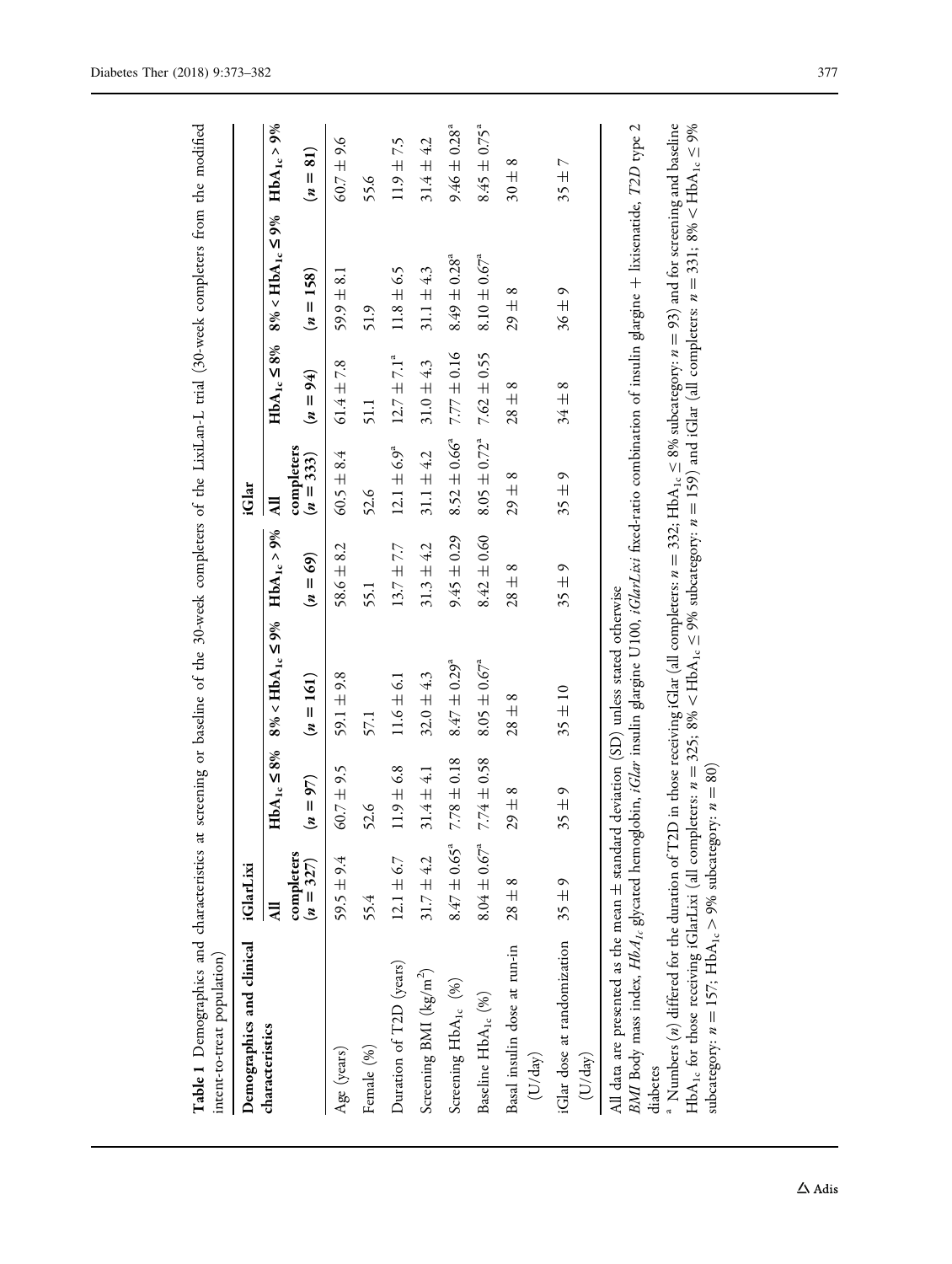<span id="page-5-0"></span>

| Parameters                                                                                                                                                                       | <b>iGlarLixi</b>                    |                     |                                                                                                                                                                                                                                                                                                                                                                                                                                                    |                  | iGlar                        |                                                    |                           |                  |
|----------------------------------------------------------------------------------------------------------------------------------------------------------------------------------|-------------------------------------|---------------------|----------------------------------------------------------------------------------------------------------------------------------------------------------------------------------------------------------------------------------------------------------------------------------------------------------------------------------------------------------------------------------------------------------------------------------------------------|------------------|------------------------------|----------------------------------------------------|---------------------------|------------------|
|                                                                                                                                                                                  | All completers $HbA_{1c} \leq$      | 8%                  | $8\% < HbA_{1c} \leq 9\%$                                                                                                                                                                                                                                                                                                                                                                                                                          | $HbA_{1c} > 9%$  | completers<br>$\overline{a}$ | $HbA_{1c} \leq 8\%$                                | $8\% < HbA_{1c} \leq 9\%$ | $HbA_{1c} > 9%$  |
| $HbA_{1c} (n)$                                                                                                                                                                   | 325                                 | 97                  | 159                                                                                                                                                                                                                                                                                                                                                                                                                                                | G9               | 331                          | 94                                                 | 157                       | 80               |
| change $\pm$ SE <sup>a</sup><br>LS mean                                                                                                                                          | $-1.67 \pm 0.07 - 1.09 \pm$         | 0.10                | $-1.44 \pm 0.09$                                                                                                                                                                                                                                                                                                                                                                                                                                   | $-2.41 \pm 0.12$ |                              | $-1.14 \pm 0.07$ $-0.53 \pm 0.10$ $-1.03 \pm 0.09$ |                           | $-1.75 \pm 0.11$ |
| difference<br>LS mean<br>$\pm$ SE <sup>b</sup>                                                                                                                                   | $-0.54 \pm 0.06$                    | 0.12<br>$-0.56 \pm$ | $-0.41 \pm 0.10$                                                                                                                                                                                                                                                                                                                                                                                                                                   | $-0.66 \pm 0.14$ |                              |                                                    |                           |                  |
| 95% confidence<br>interval                                                                                                                                                       | $-0.66$ , $-0.42$ $-0.80$ , $-0.31$ |                     | $-0.59, -0.22$                                                                                                                                                                                                                                                                                                                                                                                                                                     | $-0.93, -0.39$   |                              |                                                    |                           |                  |
| $\boldsymbol{p}$ value                                                                                                                                                           | < 0.0001                            | $<0.0001$           | $<0.0001$                                                                                                                                                                                                                                                                                                                                                                                                                                          | < 0.0001         |                              |                                                    |                           |                  |
| Dose $(n)$                                                                                                                                                                       | $327^c$                             | 57                  | $161^{\circ}$                                                                                                                                                                                                                                                                                                                                                                                                                                      | 69               | 333                          | 94                                                 | 158                       | 81               |
| Mean iGlar<br>$\frac{1}{2}$ ose $\pm$ SD<br>(U/day)                                                                                                                              | $47 \pm 13$                         | $48 \pm 12$         | $46 \pm 13$                                                                                                                                                                                                                                                                                                                                                                                                                                        | $47 \pm 12$      | 47 ± 12                      | $44 \pm 12$                                        | 47 ± 12                   | 49 ± 12          |
| $dose \pm SD$<br>Mean Lixi<br>$(\mu g / day)$                                                                                                                                    | $17 \pm 3$                          | $17 \pm 3$          | $17 \pm 3$                                                                                                                                                                                                                                                                                                                                                                                                                                         | $17 \pm 3$       |                              |                                                    |                           |                  |
| screening $HbA_{1c}$ value as a covariate (all completers only) b iGlarLixi vs. iGlar<br>(HbA <sub>1c</sub> subcategories) model, with treatment<br>ر<br>با<br>SE Standard error |                                     |                     | groups, randomization strata of $HbA_{1c}$ (<8, $\geq$ 8%) at Week - 1 (all completers only), randomization strata of<br>metformin use at screening (Yes, No), subgroup factor (subcategories only), treatment by subgroup factor (subcategories only), and country as fixed effects, and<br>Least squares (LS) mean change from screening was estimated using an analysis of covariance (ANCOVA) (all completers) or analysis of variance (ANOVA) |                  |                              |                                                    |                           |                  |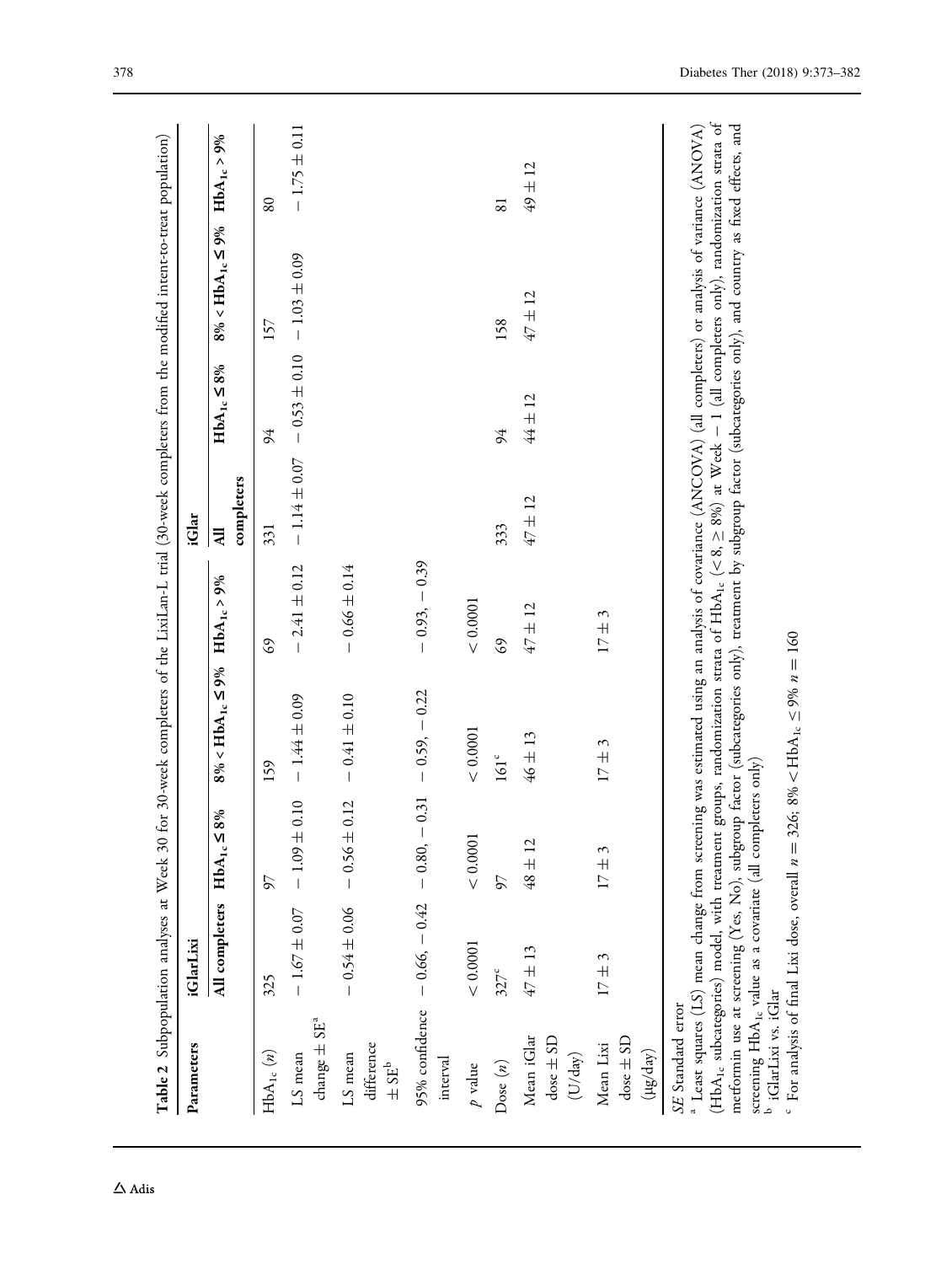<span id="page-6-0"></span>

Fig. 1 Mean glycated hemoglobin  $(HbA<sub>1c</sub>)$  change in 30-week completers of the LixiLan-L trial based on screening  $HbA_{1c}$  values (30-week completers from the

modified intent-to-treat population). All data are observed values. iGlar Insulin glargine U100, iGlarLixi Fixed-ratio combination of insulin glargine  $+$  lixisenatide



Fig. 2 Patients reaching the  $HbA_{1c}$  < 7% target at Week 30 (30-week completers from the modified intent-to-treat population).  ${}^{a}$ Proportion difference = difference in the proportions of patients; weighted average of proportion

receiving iGlar during the 30-week treatment period (Fig. [3](#page-7-0)). In the subgroup with  $HbA_{1c}$ of  $\leq$  8% at screening, the incidence of documented symptomatic hypoglycemia was numerically lower with iGlarLixi versus iGlar (36.1 vs. 47.9%). For the higher  $HbA_{1c}$  screening subcategories the incidences were similar for iGlarLixi and iGlar. Documented symptomatic hypoglycemia events per patient-year were numerically lower with iGlarLixi versus iGlar difference between treatment groups from each strata [randomization strata of metformin use at screening (Yes, No)] using Cochran–Mantel–Haenszel weights. CI Confidence interval

overall and in all  $HbA_{1c}$  screening subgroups, most prominently in the lowest  $HbA_{1c}$  screening category (overall: 2.7 vs. 4.2;  $HbA_{1c} \le 8\%$ : 1.8 vs. 5.1; 8% <  $HbA_{1c} \leq 9\%$ : 2.8 vs. 3.8;  $HbA_{1c} > 9\%$ : 3.7 vs. 4.2; Fig. [3](#page-7-0)).

#### **DISCUSSION**

In this post hoc analysis of 30-week completers from the LixiLan-L trial, iGlarLixi treatment led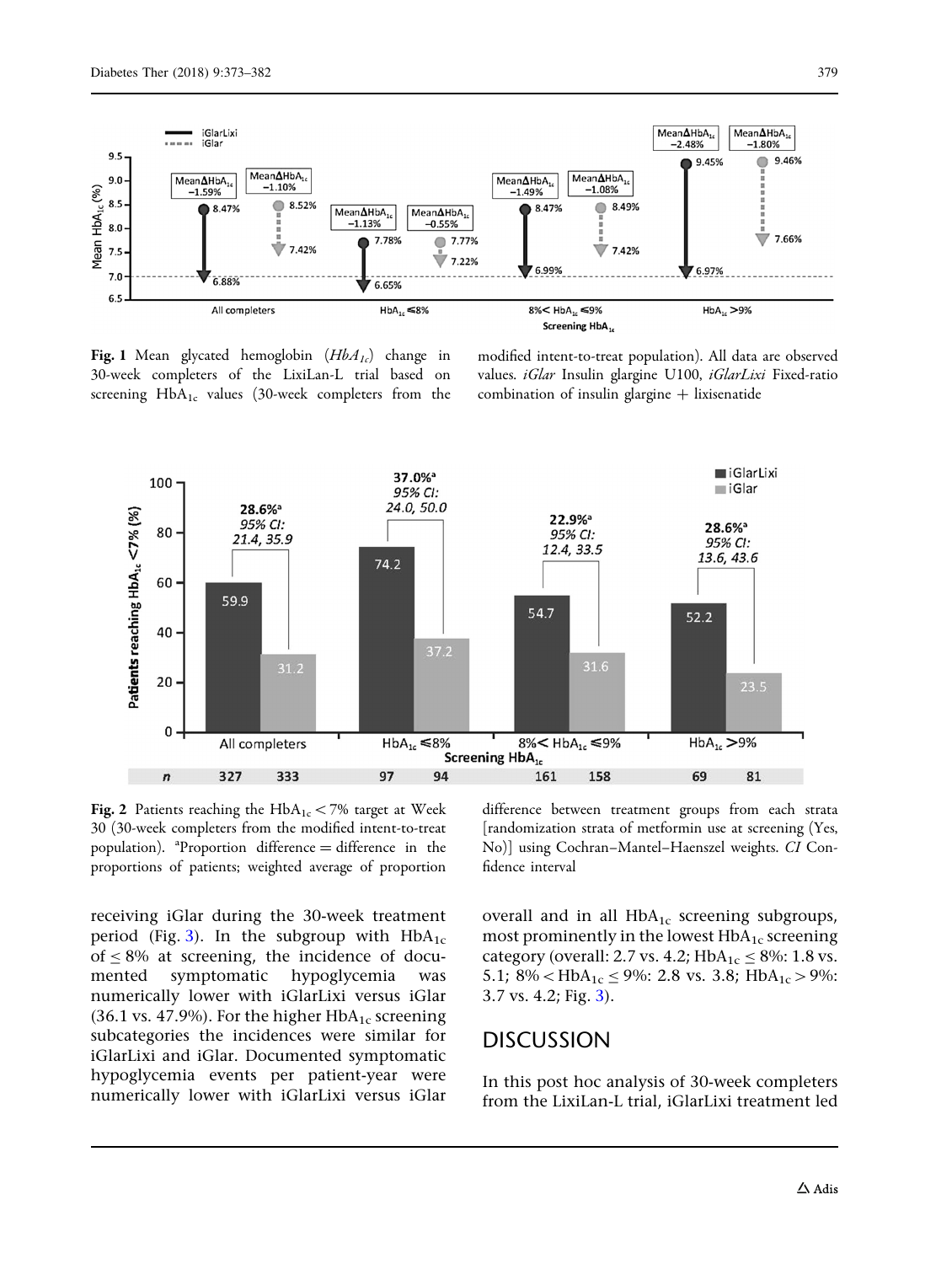<span id="page-7-0"></span>

Fig. 3 Documented symptomatic hypoglycemia during the 30-week treatment period (30-week completers; modified intent-to-treat population). <sup>a</sup>Documented symptomatic hypoglycemia includes events with typical

to patients achieving a mean  $HbA_{1c}$  level of  $<$  7% across all HbA<sub>1c</sub> screening subcategories and overall, meeting the ADA-recommended target. iGlarLixi was more effective than iGlar in controlling  $HbA_{1c}$  across all subgroups, including those with a screening  $HbA_{1c}$  level of > 9%, without increasing the risk of hypoglycemia. Subgroups with higher initial  $HbA_{1c}$  values had the greatest reduction in  $HbA_{1c}$  for both treatment strategies.

We investigated the  $HbA_{1c}$  reductions achieved from screening to study end for 30-week completers in order to obtain a more complete picture of the treatment provided to the patients during the clinical trial. We also looked at the glycemic control achieved according to the specified screening  $HbA_{1c}$ subcategories.

As reported previously for the LixiLan-L trial, mean  $HbA_{1c}$  levels decreased from 8.5% at screening to 8.1% at randomization, followed by a LS mean reduction of  $-1.1\%$  to an HbA<sub>1c</sub> of 6.9% at study end for the iGlarLixi treatment group (modified intent-to-treat/mixed-effect model with repeated measures) [[3\]](#page-9-0). We observed a similar mean  $HbA_{1c}$  decrease for 30-week completers according to the present post hoc analysis (HbA<sub>1c</sub>: 8.5% at screening,

symptoms of hypoglycemia and a measured plasma glucose concentration of  $\leq$  70 mg/dL ( $\leq$  3.9 mmol/L). p-y Patient-year

8.0% at baseline, and 6.9% at study end). In a prespecified analysis of the LixiLan-L trial, which analyzed the impact of baseline characteristics,  $HbA_{1c}$  reductions from baseline to Week 30 were greater with iGlarLixi than with iGlar for both the baseline  $HbA_{1c} < 8\%$  and HbA<sub>1c</sub>  $\geq$  [8](#page-9-0)% subcategories (*p* < 0.0001) [8]. Additionally, the higher baseline  $HbA_{1c}$  subcategory ( $HbA_{1c} \ge 8\%$ ) demonstrated a greater  $HbA_{1c}$  reduction compared with the lower HbA<sub>1c</sub> subcategory ( $\lt$  8%) [\[8\]](#page-9-0), similar to the trend shown here for the screening  $HbA_{1c}$ subgroups.

Changes in body weight and lifestyle modifications during the study could also have impacted  $HbA_{1c}$  reductions. In the primary analysis of data from the LixiLan-L trial, treatment with iGlarLixi resulted in a mean reduction in body weight from baseline  $(-0.7 \text{ kg})$ , whereas an increase in body weight (0.7 kg) was observed with iGlar at Week [3](#page-9-0)0 ( $p < 0.0001$ ) [3]. In the above-mentioned prespecified analysis of the LixiLan-L trial, the mean weight change was numerically different for patients between baseline body mass index (BMI) subgroups for both treatment arms (iGlarLixi: BMI\30 kg/  $m^2$ : - 0.1 kg vs. BMI  $\geq 30$  kg/m<sup>2</sup>: - 0.9 kg; iGlar: BMI < 30 kg/m<sup>2</sup>: 1.1 kg vs. BMI  $\geq 30$  kg/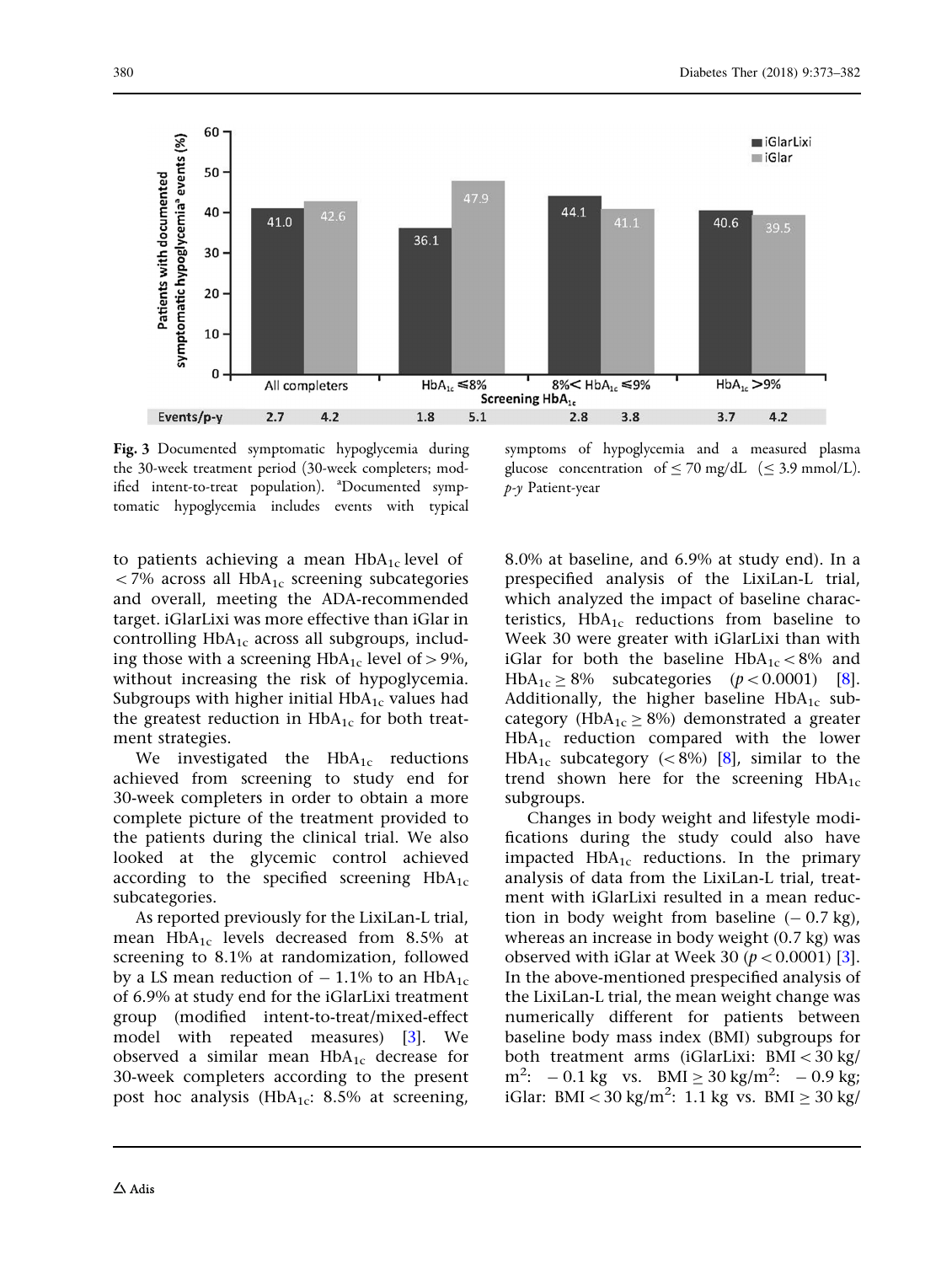$\text{m}^2$ : 0.7 kg); however, the mean  $\pm$  standard deviation change in  $HbA_{1c}$  at Week 30 from baseline was comparable between BMI subgroups for both treatment arms (iGlarLixi:  $\text{BMI} < 30 \text{ kg/m}^2$ :  $-1.1 \pm 0.9\% \text{ vs. } \text{BMI} \geq 30 \text{ kg/m}^2$ m<sup>2</sup>:  $-1.1 \pm 0.9$ %; iGlar: BMI < 30 kg/m<sup>2</sup>:  $-0.5 \pm$ 0.9% vs. BMI  $\geq 30$  kg/m<sup>2</sup>:  $-0.6 \pm 0.9$ %) [\[8](#page-9-0)]. In addition, any effect on body weight as a result of the lifestyle and diet counseling provided before screening and during the study would have been applicable to both treatment arms.

Limitations of the LixiLan-L trial included the open-label study design and the relatively short 30-week study duration; longer trials are needed to assess the durability of the glycemic reductions observed [[3](#page-9-0)]. Additionally, the post hoc approach of the present analysis may be considered to be a limitation.

# **CONCLUSION**

In conclusion, irrespective of initial  $HbA_{1c}$ screening levels, iGlarLixi can be considered to be an effective new treatment option for controlling  $HbA_{1c}$  without an increased risk of hypoglycemia.

### ACKNOWLEDGEMENTS

Sponsorship for this study, provision of study devices, all study materials, and article processing charges were funded by Sanofi U.S. (Bridgewater, NJ). All authors had full access to all of the data in this study and take complete responsibility for the integrity of the data and accuracy of the data analysis. All named authors meet the International Committee of Medical Journal Editors (ICMJE) criteria for authorship for this manuscript, take responsibility for the integrity of the work as a whole, and have given final approval to the version to be published. Editorial assistance was provided by Breanne Landry of Caudex (Oxford, UK), funded by Sanofi.

Disclosures. Elisabeth Niemoeller is an employee and stock/shareholder of Sanofi. Elisabeth Souhami is an employee and stock/ shareholder of Sanofi. Yujun Wu is an employee of Sanofi. Klaus H. Jensen is an employee of Sanofi and a stock/shareholder of Sanofi and Novo Nordisk.

Compliance with Ethics Guidelines. All procedures followed were in accordance with the ethical standards of the responsible committee on human experimentation (institutional and national) and with the Helsinki Declaration of 1964, as revised in 2013. Informed consent was obtained from all patients for being included in the study; Springer's policy concerning informed consent was followed.

Data Availability. Qualified researchers may request access to patient level data and related study documents, from the primary clinical study, including the clinical study report, study protocol with any amendments, blank case report form, statistical analysis plan, and dataset specifications. Patient level data will be anonymized and study documents will be redacted to protect the privacy of trial participants. Further details on Sanofi's data sharing criteria, eligible studies, and process for requesting access can be found at: [https://www.](https://www.clinicalstudydatarequest.com) [clinicalstudydatarequest.com](https://www.clinicalstudydatarequest.com).

Thanking Patient Participants. The authors thank all patients for their participation in the LixiLan-L trial.

Open Access. This article is distributed under the terms of the Creative Commons Attribution-NonCommercial 4.0 International License ([http://creativecommons.org/licenses/](http://creativecommons.org/licenses/by-nc/4.0/) by- $\frac{nc}{4.0}$ , which permits any noncommercial use, distribution, and reproduction in any medium, provided you give appropriate credit to the original author(s) and the source, provide a link to the Creative Commons license, and indicate if changes were made.